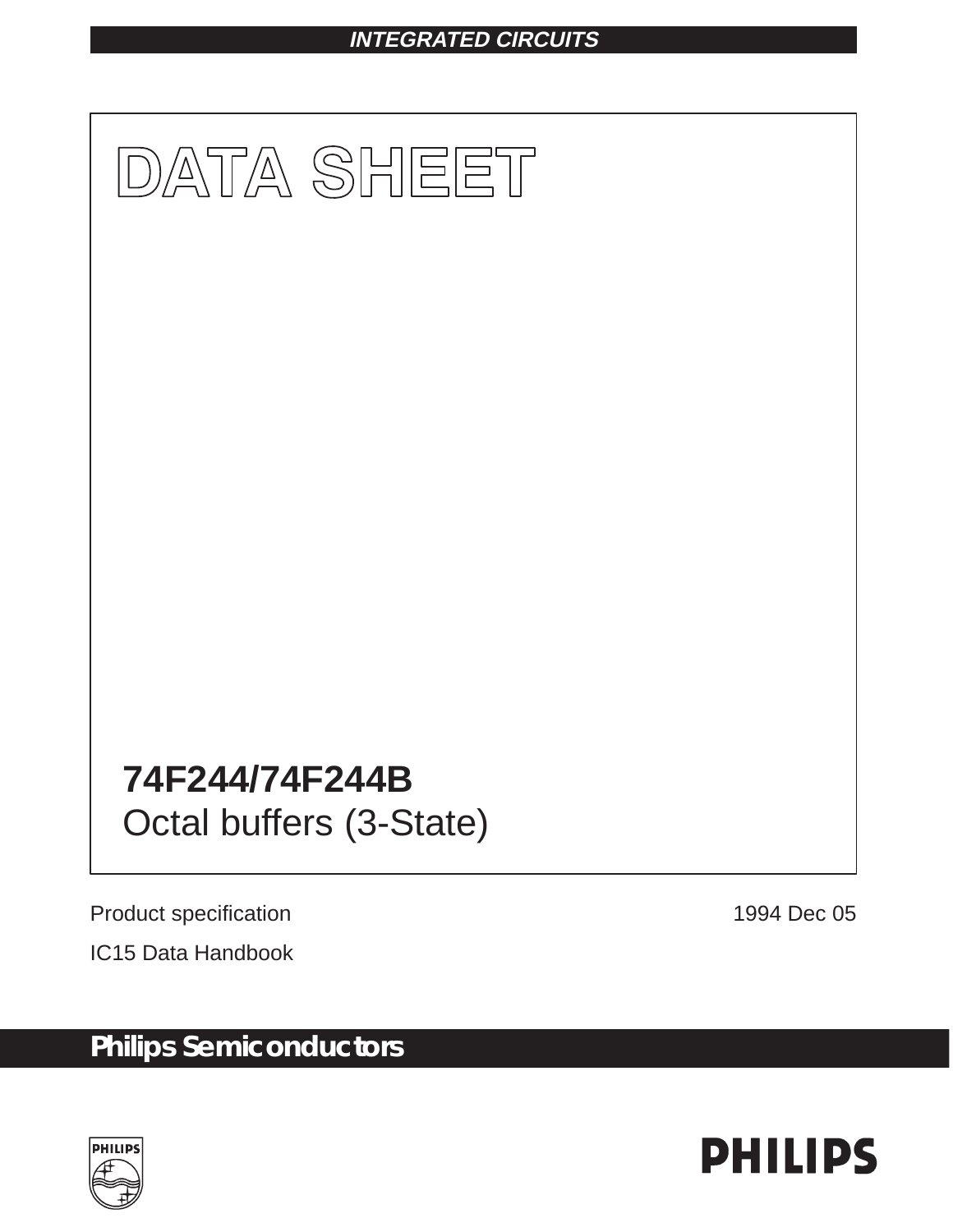### **FEATURES**

- Octal bus interface
- 3-State output buffer sink 64mA
- 15mA source current
- Guaranteed output skew less than 2.0ns (74F244B)
- Reduced ground bounce (74F244B)
- Reduced I<sub>CC</sub> (74F244B)
- Reduced loading (74F244B  $I_{IL} = 40 \mu A$ )
- Split lead frame offers increased noise immunity (74F244B)
- $\bullet$  Industrial temperature range available (-40 $\degree$ C to +85 $\degree$ C) for 74F244
- 74F244 available in SSOP Type II package

### **ORDERING INFORMATION**

### **DESCRIPTION**

The 74F244 is an octal buffer that is ideal for driving bus lines of buffer memory address registers. The outputs are all capable of sinking 64mA and sourcing up to 15mA, producing very good capacitive drive characteristics. The device features two output enables, OEa and OEb, each controlling four of the 3-State outputs.

The 74F244B is functionally equivalent to the 74F244. It has been designed to reduce effects of ground noise. Other advantages are noted in the features.

| <b>TYPE</b>        | <b>TYPICAL</b><br><b>PROPAGATION</b><br><b>DELAY</b> | <b>TYPICAL SUPPLY</b><br><b>CURRENT (TOTAL)</b> |
|--------------------|------------------------------------------------------|-------------------------------------------------|
| 74F <sub>244</sub> | 4.0ns                                                | 53mA                                            |
| 74F244B            | 4.0ns                                                | 33 <sub>m</sub> A                               |

|                        |                                                       | <b>ORDER CODE</b>                                    |                      |  |
|------------------------|-------------------------------------------------------|------------------------------------------------------|----------------------|--|
| <b>DESCRIPTION</b>     | <b>COMMERCIAL RANGE</b>                               | <b>INDUSTRIAL RANGE</b>                              | <b>PKG DWG #</b>     |  |
|                        | $V_{CC}$ = 5V $\pm$ 10%,                              | $V_{CC}$ = 5V $\pm$ 10%,                             |                      |  |
|                        | $T_{amb} = 0^\circ \text{C}$ to +70 $^\circ \text{C}$ | $T_{amb}$ = -40 <sup>o</sup> C to +85 <sup>o</sup> C |                      |  |
| 20-pin plastic DIP     | N74F244N, N74F244BN                                   | 174F244N                                             | SOT <sub>146-1</sub> |  |
| 20-pin plastic SOL     | N74F244D, N74F244BD                                   | 174F244D                                             | SOT <sub>163-1</sub> |  |
| 20-pin plastic SSOP II | N74F244DB                                             |                                                      | SOT339-1             |  |

### **INPUT AND OUTPUT LOADING AND FAN OUT TABLE**

| <b>PINS</b> | <b>DESCRIPTION</b>                          | 74F (U.L.)<br><b>HIGH/LOW</b> | <b>LOAD VALUE</b><br><b>HIGH/LOW</b> |
|-------------|---------------------------------------------|-------------------------------|--------------------------------------|
| lan, Ibn    | Data inputs (74F244)                        | 1.0/2.67                      | 20µA/1.6mA                           |
|             | Data inputs (74F244B)                       | 1.0/0.067                     | 20uA/40uA                            |
| OEa, OEb    | Output enable inputs (active low) (74F244)  | 1.0/1.67                      | 20µA/1.0mA                           |
|             | Output enable inputs (active low) (74F244B) | 1.0/0.067                     | 20uA/40uA                            |
| Yan, Ybn    | Data outputs                                | 750/106.7                     | 15mA/64mA                            |

**NOTE:** One (1.0) FAST unit load is defined as: 20µA in the high state and 0.6mA in the low state.

### **PIN CONFIGURATION**



### **LOGIC SYMBOL**

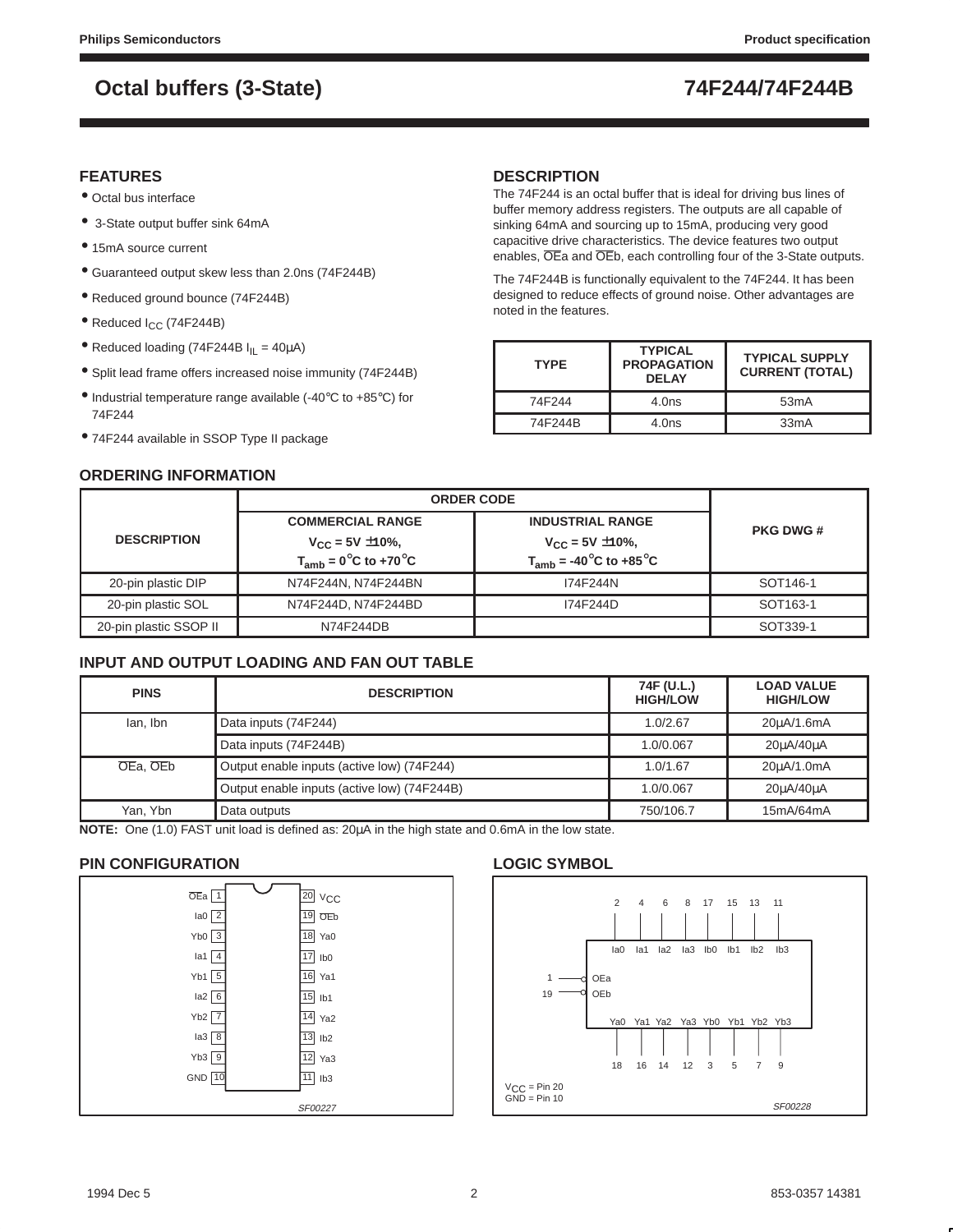### **IEC/IEEE SYMBOL**



### **LOGIC DIAGRAM**



### **FUNCTION TABLE**

|            | <b>INPUTS</b> | <b>OUTPUTS</b> |    |    |    |
|------------|---------------|----------------|----|----|----|
| <b>OEa</b> | la            | <b>OEb</b>     | lb | Ya | Yb |
|            |               |                |    |    |    |
|            |               |                |    |    |    |
|            |               |                |    |    |    |

**NOTES:**

H = High voltage level

 $L =$  Low voltage level

 $X = Don't care$ 

Z = High impedance "off" state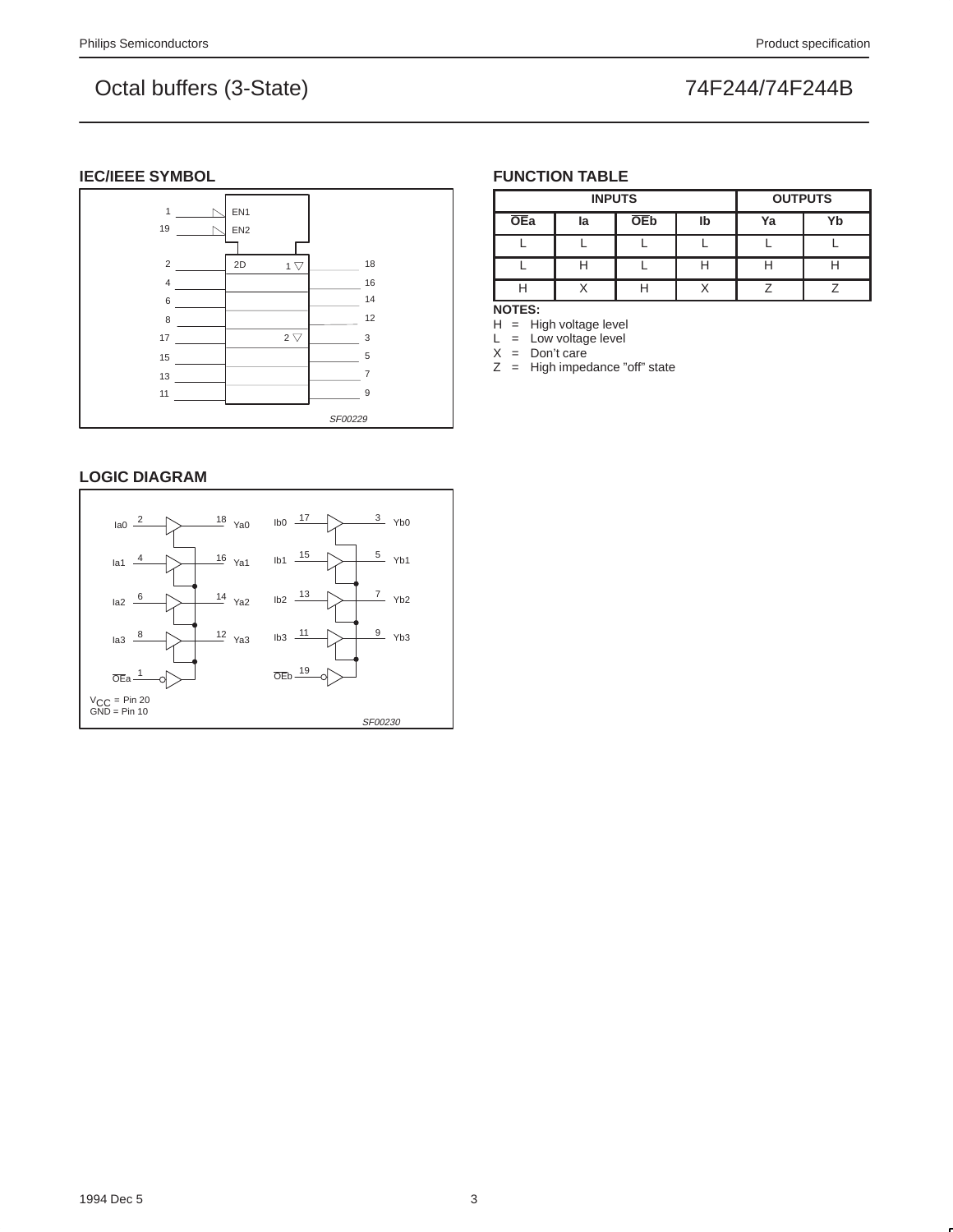### **ABSOLUTE MAXIMUM RATINGS**

**(**Operation beyond the limit set forth in this table may impair the useful life of the device. Unless otherwise noted these limits are over the operating free air temperature range.)

| <b>SYMBOL</b>          | <b>PARAMETER</b>                               |                                   | <b>RATING</b>    | <b>UNIT</b>  |
|------------------------|------------------------------------------------|-----------------------------------|------------------|--------------|
| $V_{\rm CC}$           | Supply voltage                                 |                                   | $-0.5$ to $+7.0$ | V            |
| $V_{IN}$               | Input voltage                                  |                                   | $-0.5$ to $+7.0$ | V            |
| $I_{IN}$               | Input current                                  |                                   | $-30$ to $+5$    | mA           |
| <b>V<sub>OUT</sub></b> | Voltage applied to output in high output state | $-0.5$ to $V_{\text{CC}}$         | V                |              |
| $I_{OUT}$              | Current applied to output in low output state  |                                   | 128              | mA           |
|                        |                                                | Commercial range                  | 0 to $+70$       | $^{\circ}$ C |
| $T_{amb}$              | Operating free air temperature range           | Industrial range<br>(74F244 only) | $-40$ to $+85$   | $^{\circ}C$  |
| $T_{\text{stg}}$       | Storage temperature range                      |                                   | $-65$ to $+150$  | $^{\circ}$ C |

### **RECOMMENDED OPERATING CONDITIONS**

| <b>SYMBOL</b>                                     | <b>PARAMETER</b>          |                                   | <b>UNIT</b> |            |            |              |
|---------------------------------------------------|---------------------------|-----------------------------------|-------------|------------|------------|--------------|
|                                                   |                           |                                   | <b>MIN</b>  | <b>NOM</b> | <b>MAX</b> |              |
| $V_{\rm CC}$                                      | Supply voltage            |                                   | 4.5         | 5.0        | 5.5        | $\vee$       |
| $V_{IN}$                                          | High-level input voltage  |                                   | 2.0         |            |            | $\vee$       |
| $V_{IL}$                                          | Low-level input voltage   |                                   |             | 0.8        | $\vee$     |              |
| $I_{IK}$                                          | Input clamp current       |                                   |             | $-18$      | mA         |              |
| $I_{OH}$                                          | High-level output current |                                   |             |            | $-15$      | mA           |
| $i_{ol}$                                          | Low-level output current  |                                   |             |            | 64         | mA           |
| $T_{amb}$<br>Operating free air temperature range |                           | Commercial range                  | $\Omega$    |            | $+70$      | $^{\circ}$ C |
|                                                   |                           | Industrial range<br>(74F244 only) | $-40$       |            | $+85$      | $^{\circ}$ C |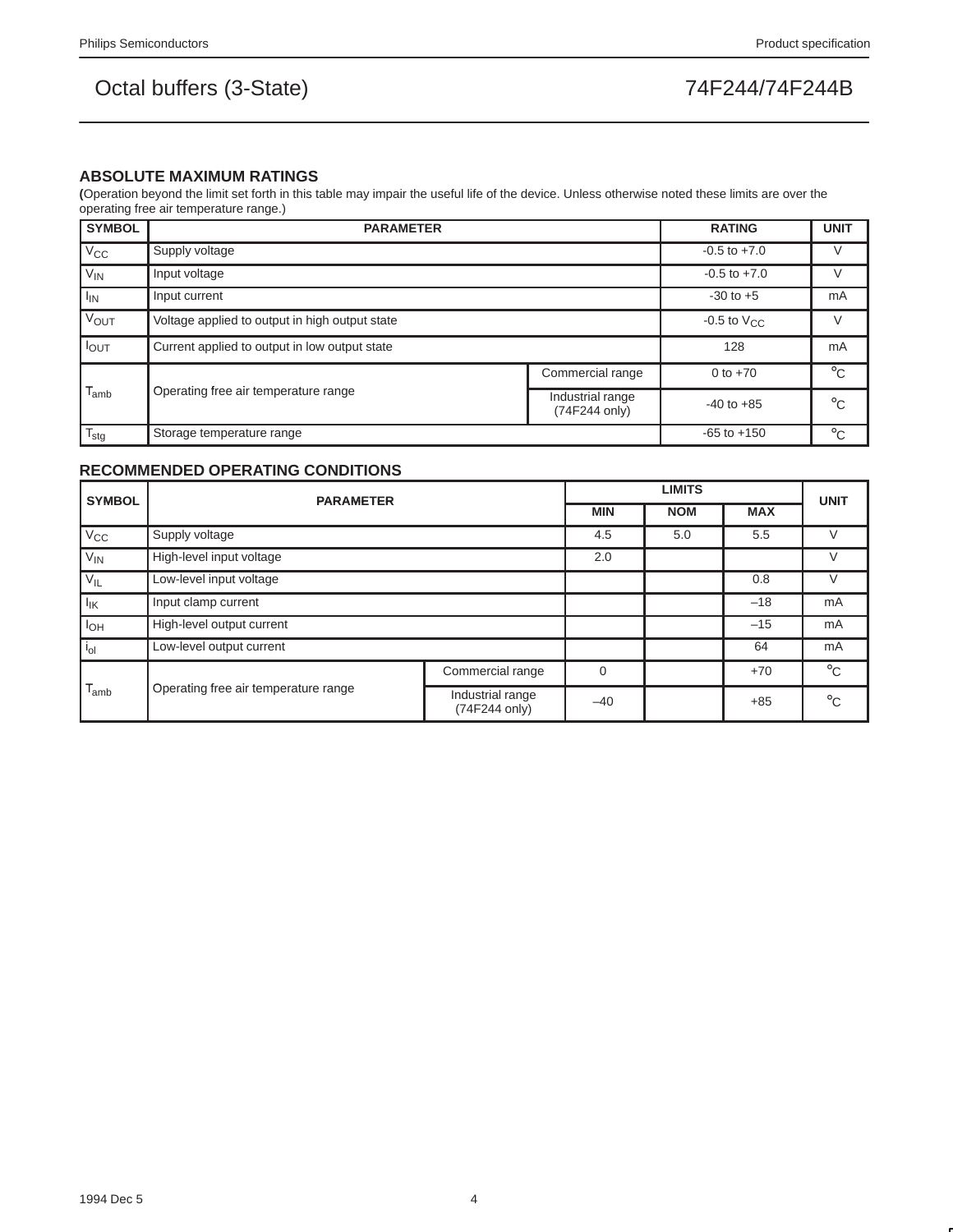### **DC ELECTRICAL CHARACTERISTICS**

(Over recommended operating free-air temperature range unless otherwise noted.)

| <b>SYMBOL</b>    |                                                         |                                       | <b>TEST</b>                        |                                                   |                           | <b>LIMITS</b> |            | <b>UNIT</b>      |            |        |
|------------------|---------------------------------------------------------|---------------------------------------|------------------------------------|---------------------------------------------------|---------------------------|---------------|------------|------------------|------------|--------|
|                  | <b>PARAMETER</b>                                        |                                       |                                    |                                                   | <b>CONDITIONS1</b>        |               | <b>MIN</b> | TYP <sup>2</sup> | <b>MAX</b> |        |
|                  |                                                         |                                       |                                    | $V_{CC} = MIN,$                                   | $I_{OH} = -3mA$           | $±10\%V_{CC}$ | 2.5        |                  |            | $\vee$ |
| V <sub>OH</sub>  | High-level output voltage                               |                                       | $V_{IL} = MAX,$                    |                                                   | $\pm 5\%$ V <sub>CC</sub> | 2.7           | 3.4        |                  | $\vee$     |        |
|                  |                                                         |                                       | $V_{IH} = MIN$                     | $I_{OH} = -15mA$                                  | $±10\%V_{CC}$             | 2.0           |            |                  | $\vee$     |        |
|                  |                                                         |                                       |                                    |                                                   | $±5\%V_{CC}$              | 2.0           |            |                  | V          |        |
| $V_{OL}$         | Low-level output voltage                                |                                       | $V_{CC} = MIN,$<br>$V_{IL} = MAX,$ | $I_{\Omega I}$ = MAX                              | $±10\%V_{CC}$             |               |            | 0.55             | V          |        |
|                  |                                                         |                                       |                                    | $V_{IH} = MIN,$                                   |                           | $±5\%V_{CC}$  |            | 0.42             | 0.55       | $\vee$ |
| $V_{\text{IK}}$  | Input clamp voltage                                     |                                       |                                    | $V_{CC} = MIN, I_1 = I_{IK}$                      |                           |               |            | $-0.73$          | $-1.2$     | $\vee$ |
| Щ.               | Input current at maximum input voltage                  |                                       |                                    | $V_{\text{CC}} = \text{MAX}, V_{\text{I}} = 7.0V$ |                           |               |            |                  | 100        | μA     |
| $I_{\text{IH}}$  | High-level input current                                |                                       |                                    | $V_{CC}$ = MAX, $V_1$ = 2.7V                      |                           |               |            |                  | 20         | μA     |
|                  |                                                         | 74F244 OEa, OEb                       |                                    |                                                   |                           |               |            |                  | $-1.0$     | mA     |
| $I_{IL}$         | Low-level input current                                 | 74F244 Ian, Ibn<br>74F244B all inputs |                                    | $V_{CC}$ = MAX, $V_1$ = 0.5V                      |                           |               |            |                  | $-1.6$     | mA     |
|                  |                                                         |                                       |                                    |                                                   |                           |               |            |                  | $-40$      | μA     |
| I <sub>OZH</sub> | Off-state output current,<br>high-level voltage applied |                                       |                                    | $V_{\rm CC}$ = MAX, $V_{\rm O}$ = 2.7V            |                           |               |            |                  | 50         | μA     |
| $I_{OZL}$        | Off-state output current,<br>low-level voltage applied  |                                       |                                    | $V_{CC}$ = MAX, $V_{O}$ = 0.5V                    |                           |               |            |                  | $-50$      | μA     |
| $I_{OS}$         | Short-circuit output current <sup>3</sup>               |                                       |                                    | $V_{CC}$ = MAX                                    |                           |               | $-100$     |                  | $-225$     | mA     |
|                  |                                                         |                                       | <b>I</b> CCH                       |                                                   |                           |               |            | 40               | 60         | mA     |
|                  |                                                         | 74F244                                | $I_{CCL}$                          | $V_{CC} = MAX$                                    |                           |               |            | 60               | 90         | mA     |
| $_{\text{Lcc}}$  | Supply current (total)                                  |                                       | $_{\text{Lcz}}$                    |                                                   |                           |               |            | 60               | 90         | mA     |
|                  |                                                         |                                       | ICCH                               |                                                   |                           |               |            | 20               | 30         | mA     |
|                  |                                                         | 74F244B                               | ICCL                               | $V_{\text{CC}} = \text{MAX}$                      |                           |               |            | 50               | 70         | mA     |
|                  |                                                         |                                       | $I_{CCZ}$                          |                                                   |                           |               |            | 29               | 40         | mA     |

**NOTES:**

1. For conditions shown as MIN or MAX, use the appropriate value specified under recommended operating conditions for the applicable type.

2. All typical values are at  $V_{CC} = 5V$ ,  $T_{amb} = 25^{\circ}C$ .<br>3. Not more than one output should be shorted at a 3. Not more than one output should be shorted at a time. For testing  $I<sub>OS</sub>$ , the use of high-speed test apparatus and/or sample-and-hold<br>techniques are preferable in order to minimize internal heating and more accurat of a high output may raise the chip temperature well above normal and thereby cause invalid readings in other parameter tests. In any sequence of parameter tests, I<sub>OS</sub> tests should be performed last.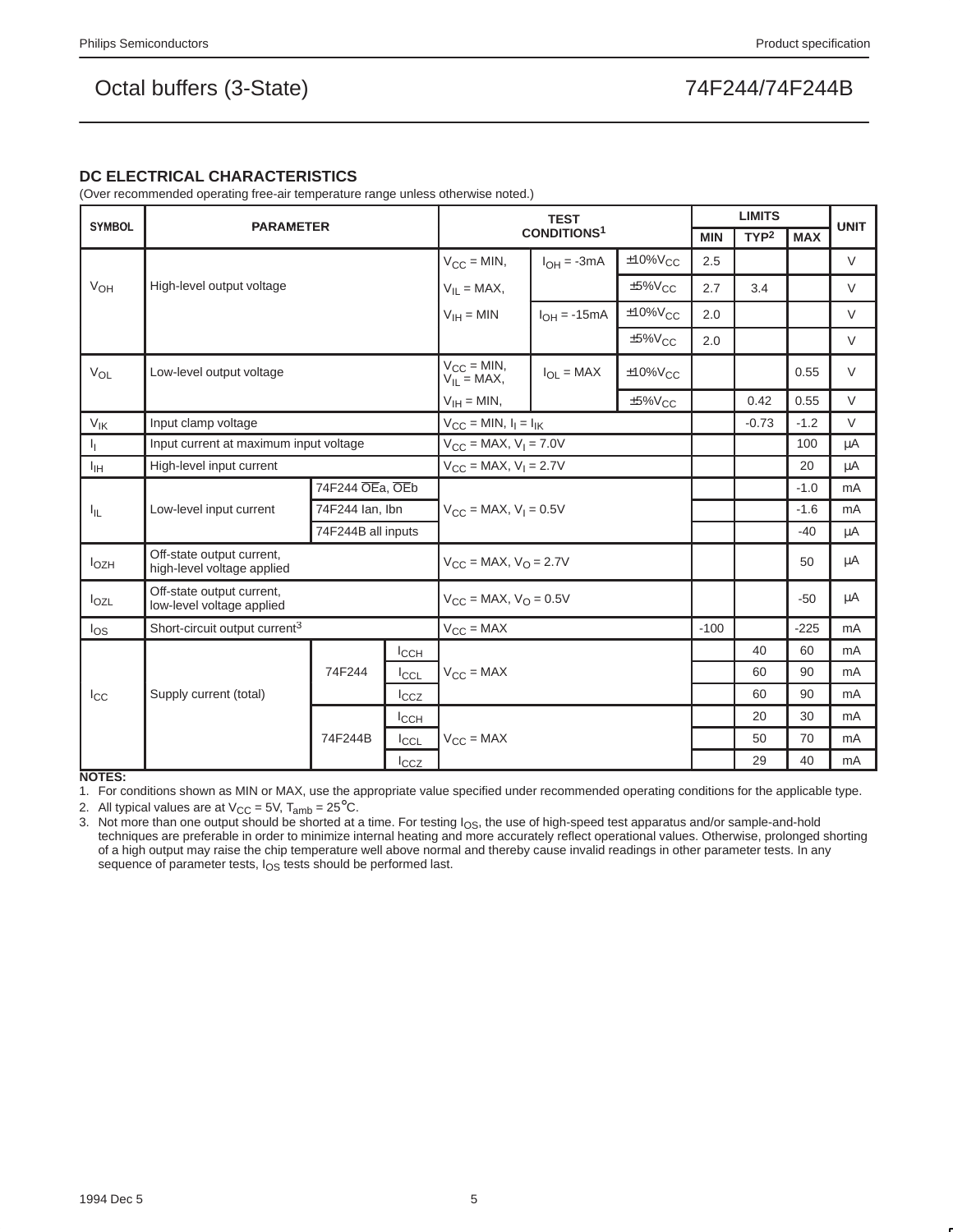### **AC ELECTRICAL CHARACTERISTICS FOR 74F244**

|                                      |                                         |                                 |                                                             |                                |            |                                                                  | A PORT LIMITS                                         |                                                                  |            |             |
|--------------------------------------|-----------------------------------------|---------------------------------|-------------------------------------------------------------|--------------------------------|------------|------------------------------------------------------------------|-------------------------------------------------------|------------------------------------------------------------------|------------|-------------|
| <b>SYMBOL</b>                        |                                         |                                 |                                                             | $T_{amb}$ = +25 <sup>°</sup> C |            |                                                                  | $T_{amb} = 0^\circ \text{C}$ to +70 $^\circ \text{C}$ | $T_{amb}$ = -40 <sup>°</sup> C to +85 <sup>°</sup> C             |            |             |
|                                      | <b>PARAMETER</b>                        | <b>TEST</b><br><b>CONDITION</b> | $V_{\rm CC} = +5.0 V$<br>$C_1 = 50pF,$<br>$R_1 = 500\Omega$ |                                |            | $V_{CC}$ = +5.0V $\pm$ 10%<br>$C_1 = 50pF,$<br>$R_1 = 500\Omega$ |                                                       | $V_{CC}$ = +5.0V $\pm$ 10%<br>$C_L = 50pF,$<br>$R_1 = 500\Omega$ |            | <b>UNIT</b> |
|                                      |                                         |                                 | <b>MIN</b>                                                  | <b>TYP</b>                     | <b>MAX</b> | <b>MIN</b>                                                       | <b>MAX</b>                                            | <b>MIN</b>                                                       | <b>MAX</b> |             |
| t <sub>PLH</sub><br>t <sub>PHL</sub> | Propagation delay<br>lan. Ibn to Yn     | Waveform 1                      | 2.5<br>2.5                                                  | 4.0<br>4.0                     | 5.2<br>5.2 | 2.0<br>2.0                                                       | 6.2<br>6.5                                            | 1.5<br>2.0                                                       | 7.0<br>7.0 | ns          |
| t <sub>PZH</sub><br>t <sub>PZL</sub> | Output enable time<br>to high or low    | Waveform 2<br>Waveform 4        | 2.0<br>2.0                                                  | 4.3<br>5.0                     | 5.7<br>7.0 | 2.0<br>2.0                                                       | 6.7<br>8.0                                            | 2.0<br>2.0                                                       | 8.0<br>8.5 | ns          |
| t <sub>PHZ</sub><br>t <sub>PLZ</sub> | Output disable time<br>from high or low | Waveform 2<br>Waveform 4        | 1.5<br>1.5                                                  | 2.5<br>2.5                     | 5.5<br>5.5 | 1.0<br>1.0                                                       | 6.0<br>5.5                                            | 1.0<br>1.0                                                       | 6.0<br>5.5 | ns          |

### **AC ELECTRICAL CHARACTERISTICS FOR 74F244B**

|                                      |                                               |                          |            | <b>LIMITS</b>                    |            |                                                       |                                  |             |  |  |
|--------------------------------------|-----------------------------------------------|--------------------------|------------|----------------------------------|------------|-------------------------------------------------------|----------------------------------|-------------|--|--|
|                                      |                                               |                          |            | $T_{amb}$ = +25 <sup>°</sup> C   |            | $T_{amb} = 0^\circ \text{C}$ to +70 $^\circ \text{C}$ |                                  |             |  |  |
| <b>SYMBOL</b>                        | <b>PARAMETER</b>                              | <b>TEST</b>              |            | $V_{CC} = +5.0V$                 |            |                                                       | $V_{CC}$ = +5.0V $\pm$ 10%       | <b>UNIT</b> |  |  |
|                                      |                                               | <b>CONDITION</b>         |            | $C_L = 50pF$ , $R_L = 500\Omega$ |            |                                                       | $C_L = 50pF$ , $R_L = 500\Omega$ |             |  |  |
|                                      |                                               |                          | <b>MIN</b> | <b>TYP</b>                       | <b>MAX</b> | <b>MIN</b>                                            | <b>MAX</b>                       |             |  |  |
| t <sub>PLH</sub><br><sup>t</sup> PHL | Propagation delay<br>lan, Ibn to Yn           | Waveform 1               | 2.5<br>2.5 | 4.5<br>4.5                       | 5.7<br>6.0 | 2.0<br>2.5                                            | 6.2<br>6.5                       | ns          |  |  |
| t <sub>PZH</sub><br>t <sub>PZL</sub> | Output enable time<br>to high or low level    | Waveform 2<br>Waveform 4 | 2.0<br>3.0 | 4.0<br>5.5                       | 6.0<br>7.5 | 2.0<br>3.0                                            | 6.5<br>8.0                       | ns          |  |  |
| t <sub>PHZ</sub><br>t <sub>PLZ</sub> | Output disable time<br>from high or low level | Waveform 2<br>Waveform 4 | 1.5<br>1.5 | 2.5<br>2.5                       | 5.5<br>5.5 | 1.0<br>1.0                                            | 6.0<br>5.5                       | ns          |  |  |
| $t_{\rm sk(0)}$                      | Output skew <sup>1, 2</sup>                   | Waveform 3               |            |                                  | 1.5        |                                                       | 2.0                              | ns          |  |  |

**NOTES:**

1.  $|$ t<sub>PN</sub> actual - t<sub>PM</sub> actual| for any output compared to any other output where N and M are either LH or HL.

2. Skew times are valid only under same test conditions (temperature,  $V_{CC}$ , loading, etc.,).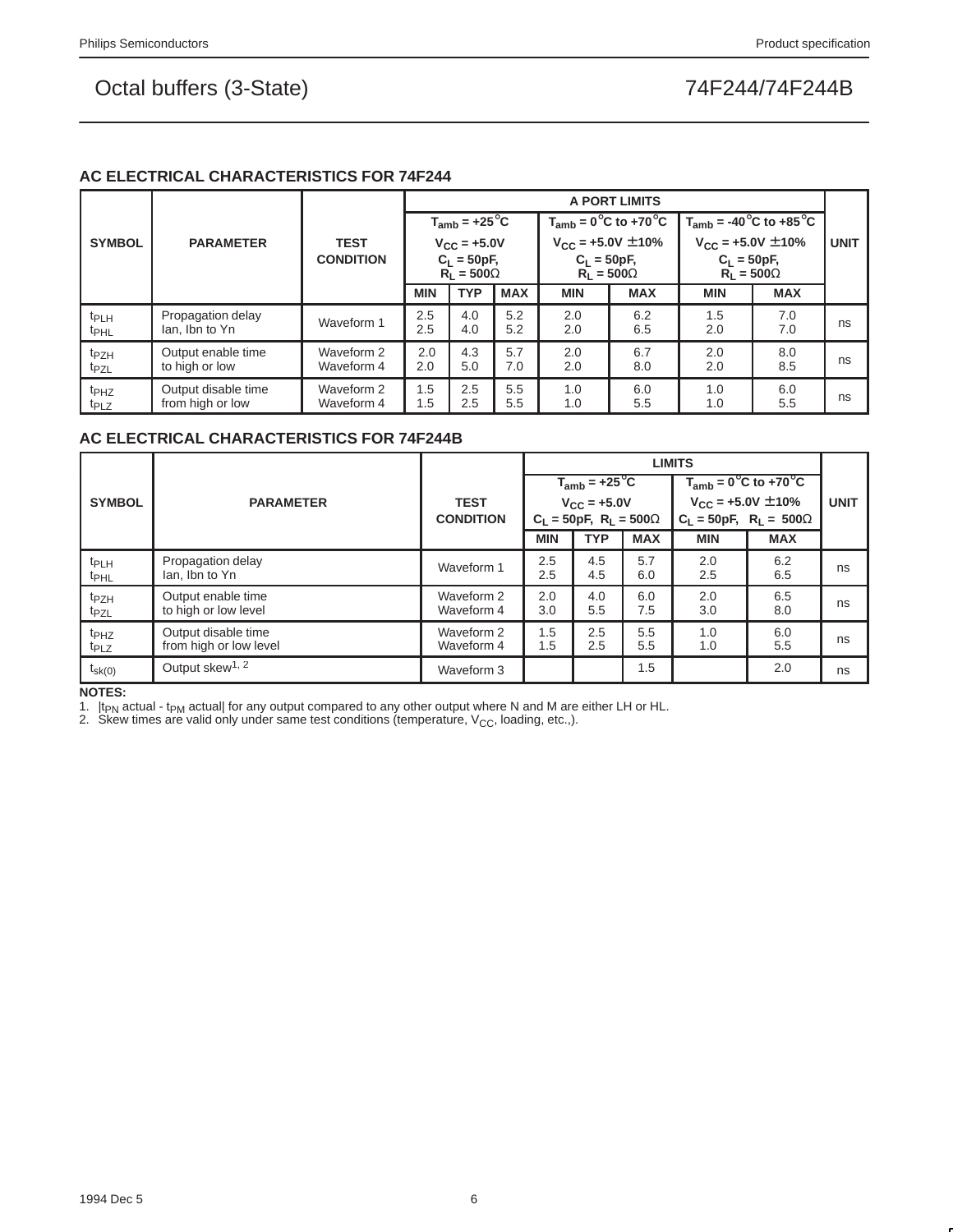SF000235

## Octal buffers (3-State) 74F244/74F244B

### **AC WAVEFORMS**



**Waveform 1. Propagation Delay for data to outputs**



**Waveform 2. 3-State output enable time to high level and output disable time from high level**



**Waveform 3. Output skew**



**Waveform 4. 3-State output enable time to low level and output disable time from low level**



### **TEST CIRCUIT AND WAVEFORMS**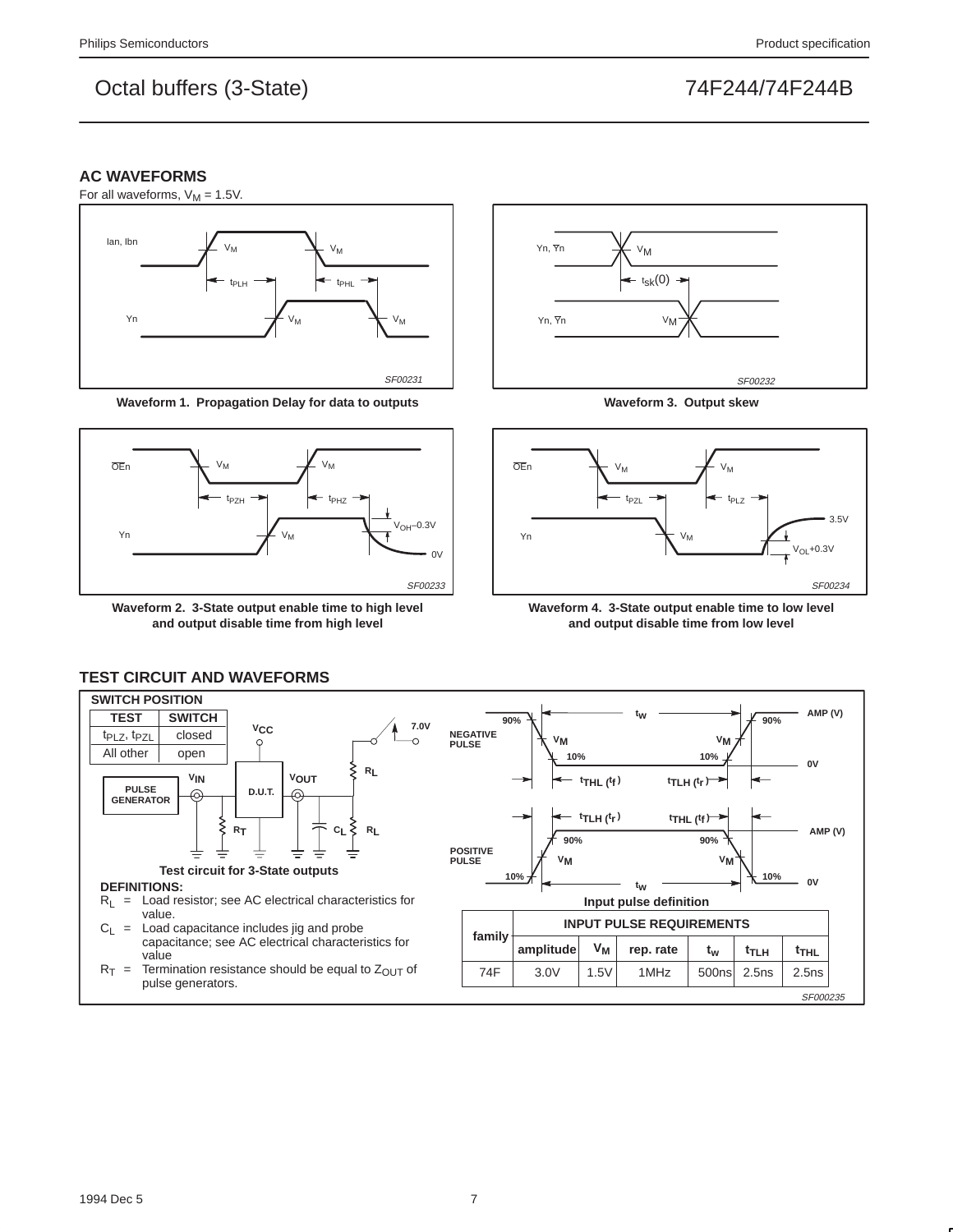



### DIMENSIONS (inch dimensions are derived from the original mm dimensions)

| <b>UNIT</b> | А<br>max. | A۱<br>min. | A <sub>2</sub><br>max. | b              | b,             | c              | (1)<br>D'      | $E^{(1)}$    | е    | е.   | ┕            | $M_{E}$      | $M_{\text{F}}$ | w     | z <sup>(1)</sup><br>max. |
|-------------|-----------|------------|------------------------|----------------|----------------|----------------|----------------|--------------|------|------|--------------|--------------|----------------|-------|--------------------------|
| mm          | 4.2       | 0.51       | 3.2                    | 1.73<br>.30    | 0.53<br>0.38   | 0.36<br>0.23   | 26.92<br>26.54 | 6.40<br>6.22 | 2.54 | 7.62 | 3.60<br>3.05 | 8.25<br>7.80 | 10.0<br>8.3    | 0.254 | 2.0                      |
| inches      | 0.17      | 0.020      | 0.13                   | 0.068<br>0.051 | 0.021<br>0.015 | 0.014<br>0.009 | .060<br>.045   | 0.25<br>0.24 | 0.10 | 0.30 | 0.14<br>0.12 | 0.32<br>0.31 | 0.39<br>0.33   | 0.01  | 0.078                    |

### Note

1. Plastic or metal protrusions of 0.25 mm maximum per side are not included.

| <b>OUTLINE</b> |            | <b>REFERENCES</b> | <b>EUROPEAN</b> |  |                   |                             |  |
|----------------|------------|-------------------|-----------------|--|-------------------|-----------------------------|--|
| <b>VERSION</b> | <b>IEC</b> | <b>JEDEC</b>      | <b>EIAJ</b>     |  | <b>PROJECTION</b> | <b>ISSUE DATE</b>           |  |
| SOT146-1       |            |                   | SC603           |  | ⊕                 | $-92 - 11 - 17$<br>95-05-24 |  |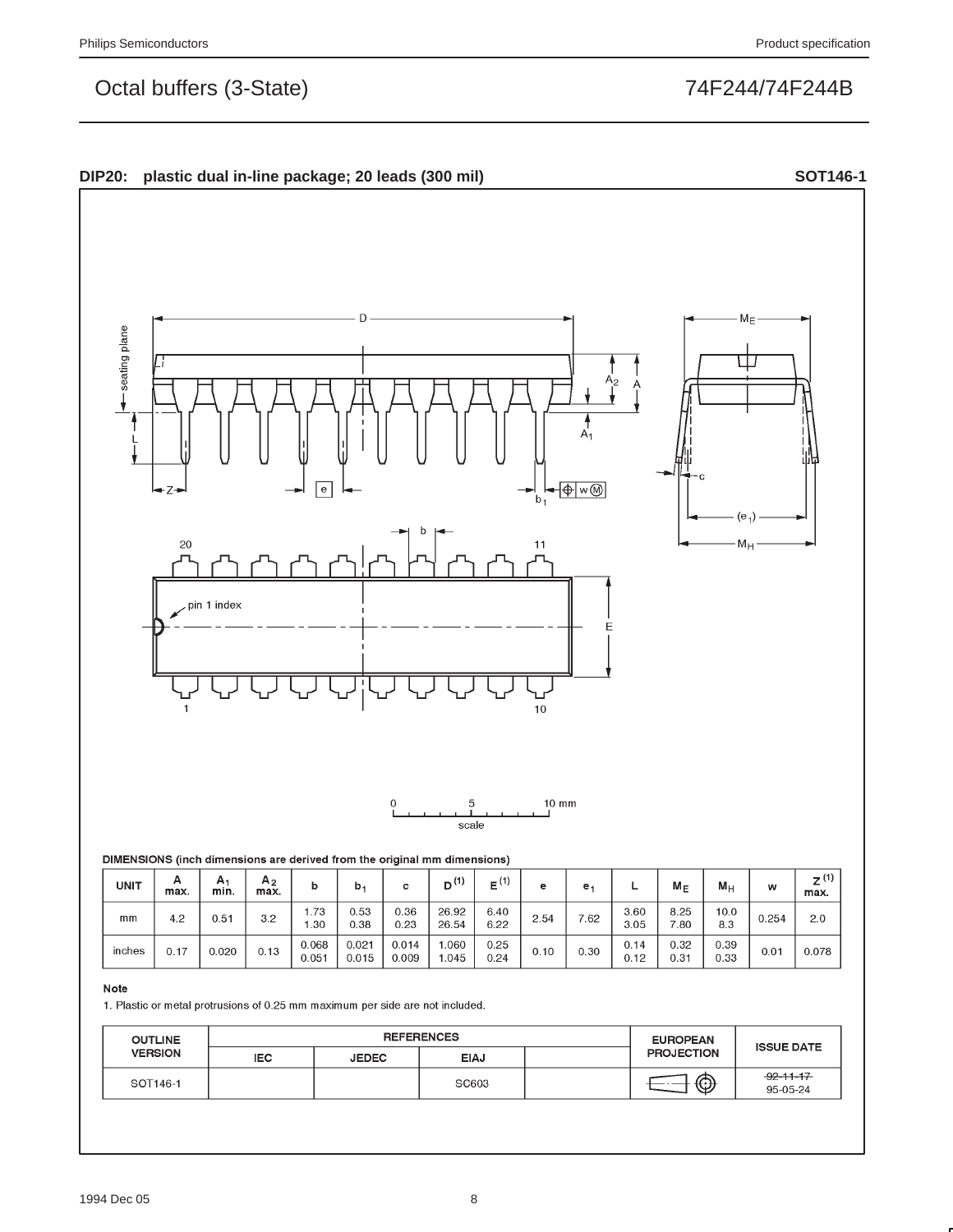

1. Plastic or metal protrusions of 0.15 mm maximum per side are not included.

| <b>OUTLINE</b> |            | <b>REFERENCES</b> | <b>EUROPEAN</b> | <b>ISSUE DATE</b> |                   |                             |
|----------------|------------|-------------------|-----------------|-------------------|-------------------|-----------------------------|
| <b>VERSION</b> | <b>IEC</b> | <b>JEDEC</b>      | <b>EIAJ</b>     |                   | <b>PROJECTION</b> |                             |
| SOT163-1       | 075E04     | <b>MS-013AC</b>   |                 |                   | ⊕                 | $-92 - 11 - 17$<br>95-01-24 |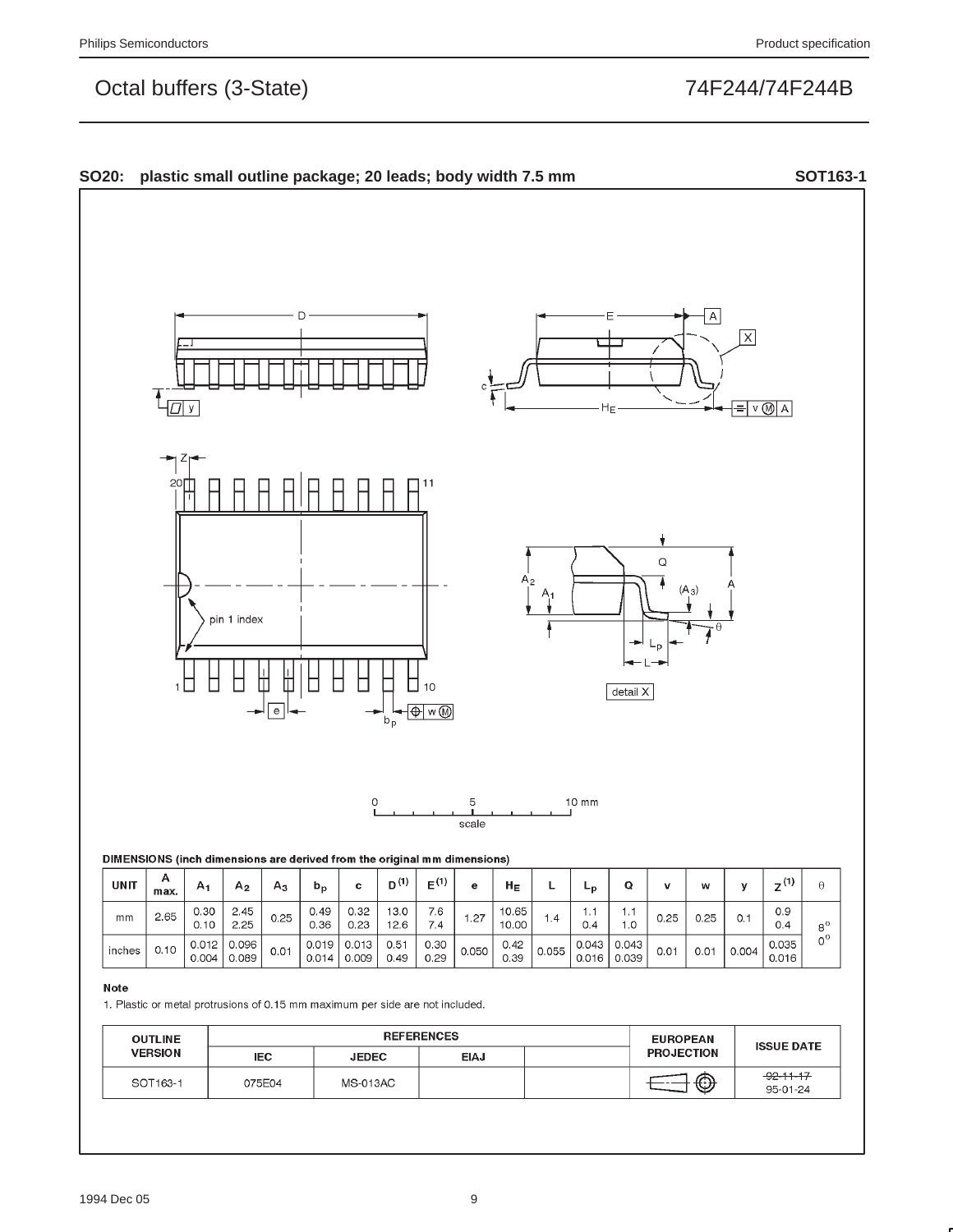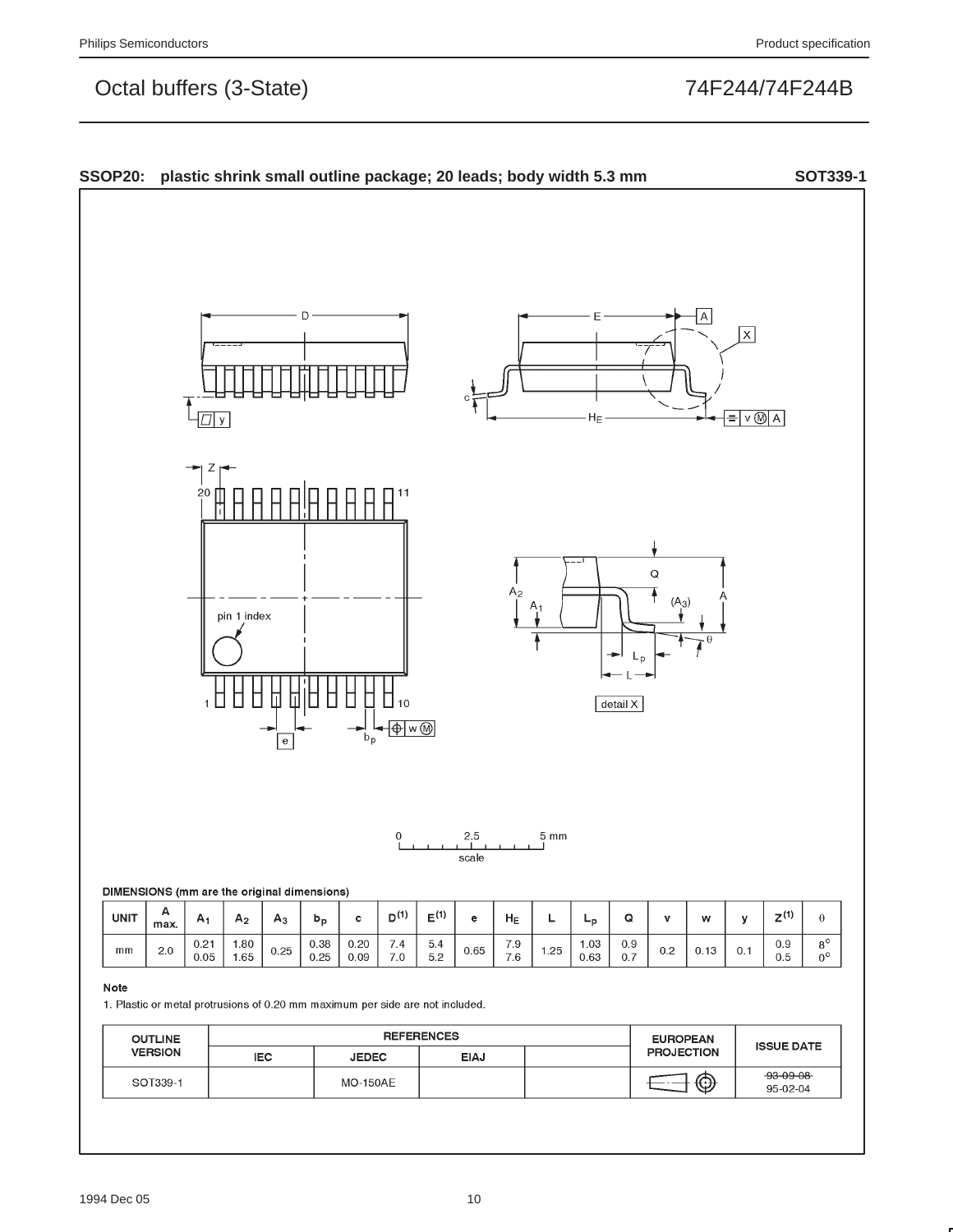**NOTES**